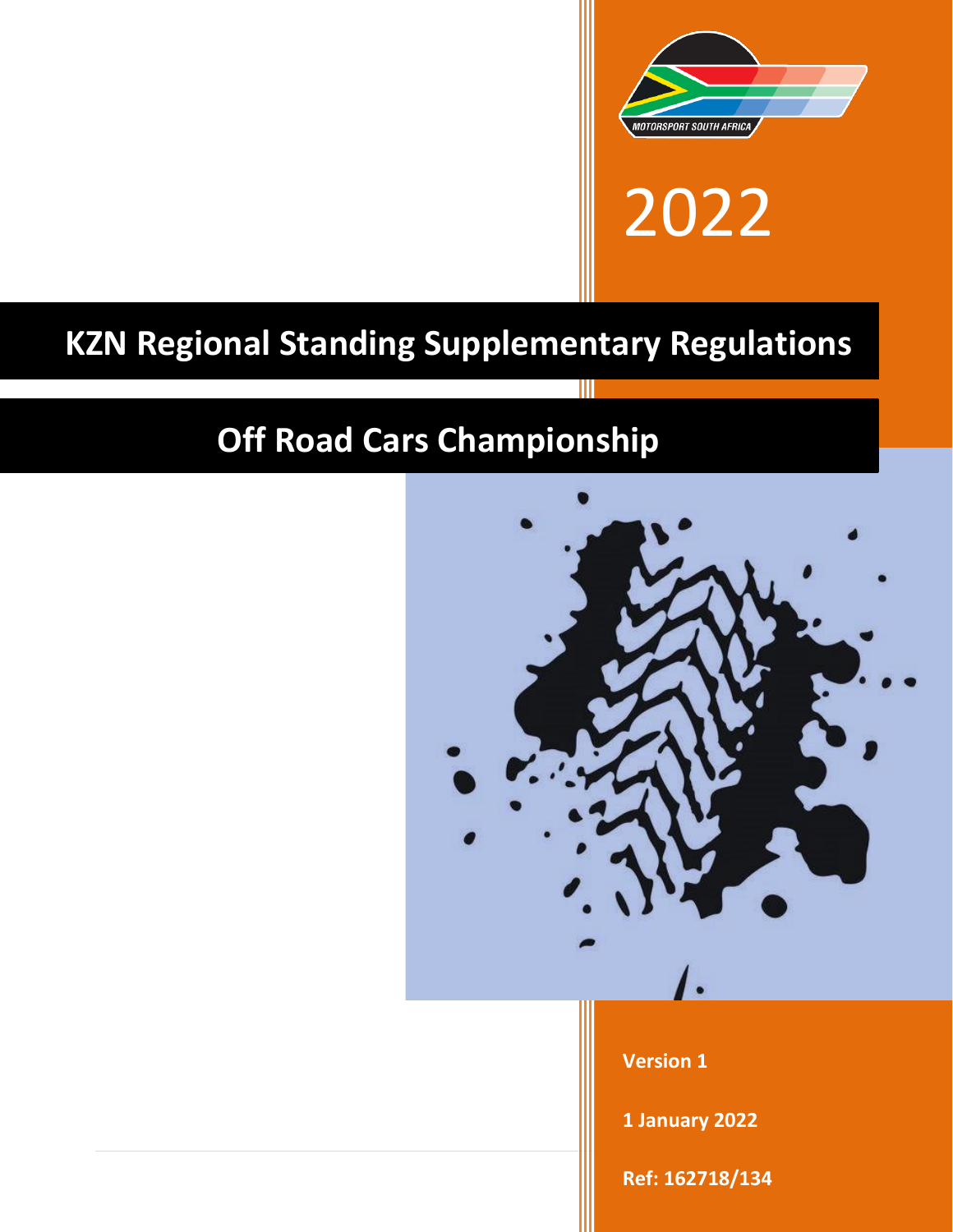# **REVIEW AND AMENDMENTS**

Amendments and updates to the rules will be recorded in the Amendment Record, detailing the updated version, date of approval of the amendment and a short summary of the amendment.

# **AMENDMENT RECORD**

| <b>Modified SSR/ART</b> | Date applicable | Date of<br><b>Publication</b> | <b>Clarifications</b> |
|-------------------------|-----------------|-------------------------------|-----------------------|
|                         |                 |                               |                       |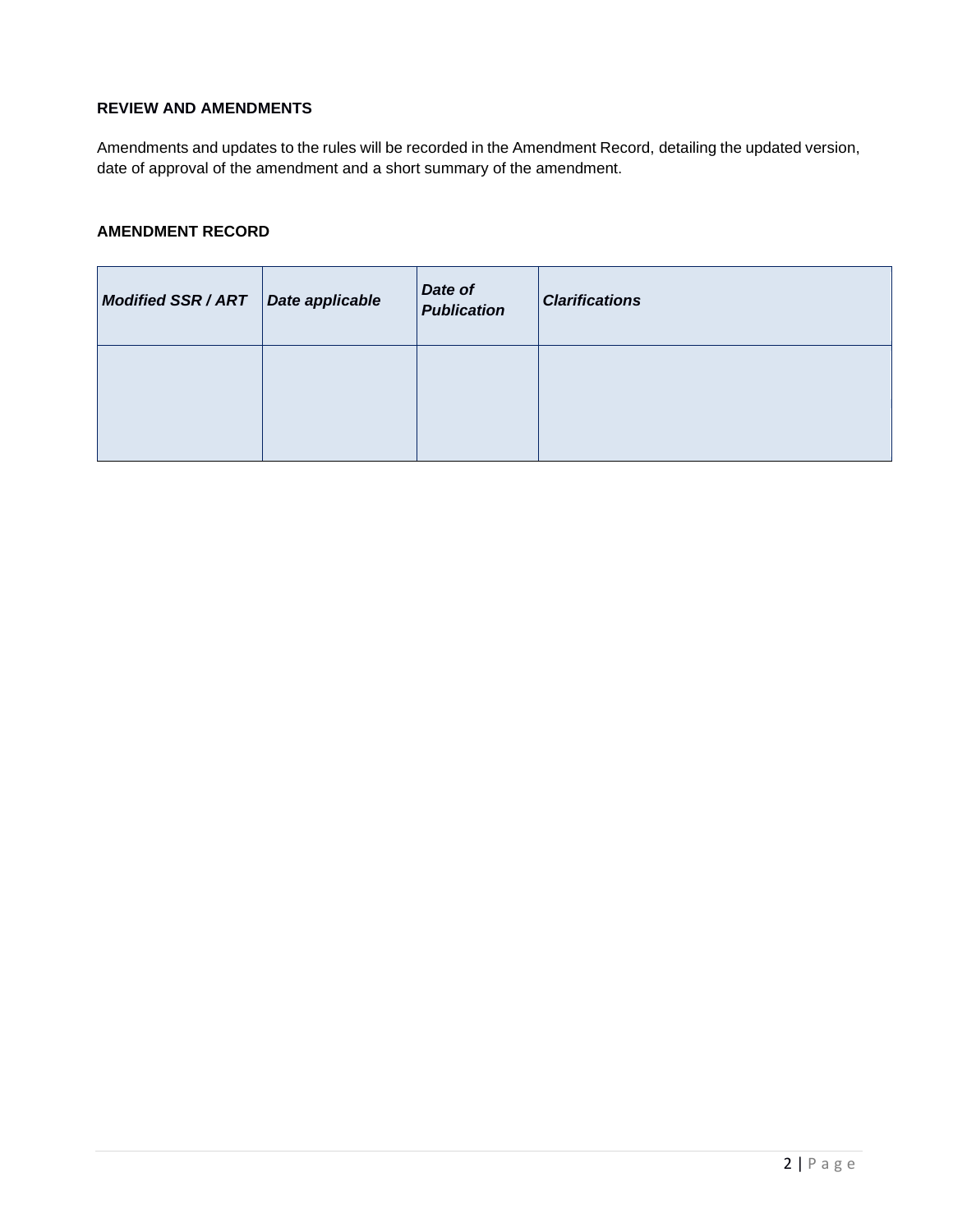## **REGULATIONS AND SPECIFICATIONS FOR THE 2022 KWAZULU-NATAL OFF ROAD CAR RACING CHAMPIONSHIP**

The following are the Standing Rules for the Motorsport SA KwaZulu-Natal Region Off Road Car Racing Championship

## **1. CONTROLLERS**

The controllers of this championship shall be the Motorsport SA KwaZulu-Natal Regional Motorsport Committee.

### **2. ELIGIBILITY OF COMPETITORS**

- Refer to SSR 300 of Part I 2022 SACCS Standing Supplementary Regulations.
- ii) The Championship is open to competitors from all regions under the jurisdiction of MSA as permitted in GCR 60, however KwaZulu-Natal Regional colours only apply to competitors domiciled in KwaZulu-Natal.
- iii) A competitor who intends to compete for the overall championship must compete in at least 4 events during the championship year to be eligible.
- iv) When drivers share a drive the first nominated driver must race the prologue, to assist organizers with seeding.

#### **3. ELIGIBILITY OF VEHICLES**

Refer Part I & II of the Cross County Car Racing Regulations 2022 Motorsport SA Handbook. See also clause 7 below - Classes

## **4. CHAMPIONSHIP SERIES**

- i) The Championship will comprise of seven (7) events, with 6 events to count.
- ii) If due to "force majeure" only six are scored, six will count. If five or less events are held, MSA reserves the right to withhold the declaration of a champion.
- iii) It is planned to have one or two double header events scored as two separate events.
- iv) The Regional Championship will be contested by the two classes as stated in 7 (i) with the minimum total number of cars starting or competing being an average of (6) over the season for the Regional Championship

#### **5. AIM OF CHAMPIONSHIP**

To declare a KwaZulu-Natal Off Road Car Racing Overall Driver and Co-Driver Champion

# **6. SCORING OF CHAMPIONSHIPS**

# 6.1 **REGIONAL CHAMPIONSHIP POINTS**

i) Points will be awarded for each event in respect of the number of starters per class as follows

| 6 or more starters | full points                |
|--------------------|----------------------------|
| 5 starters         | from 2 <sup>nd</sup> place |
| 4 starters         | from 3rd place             |
| 3 starters         | from 4 <sup>th</sup> place |
| 2 starters         | from 5 <sup>th</sup> place |
| 1 starter          | from 6 <sup>th</sup> place |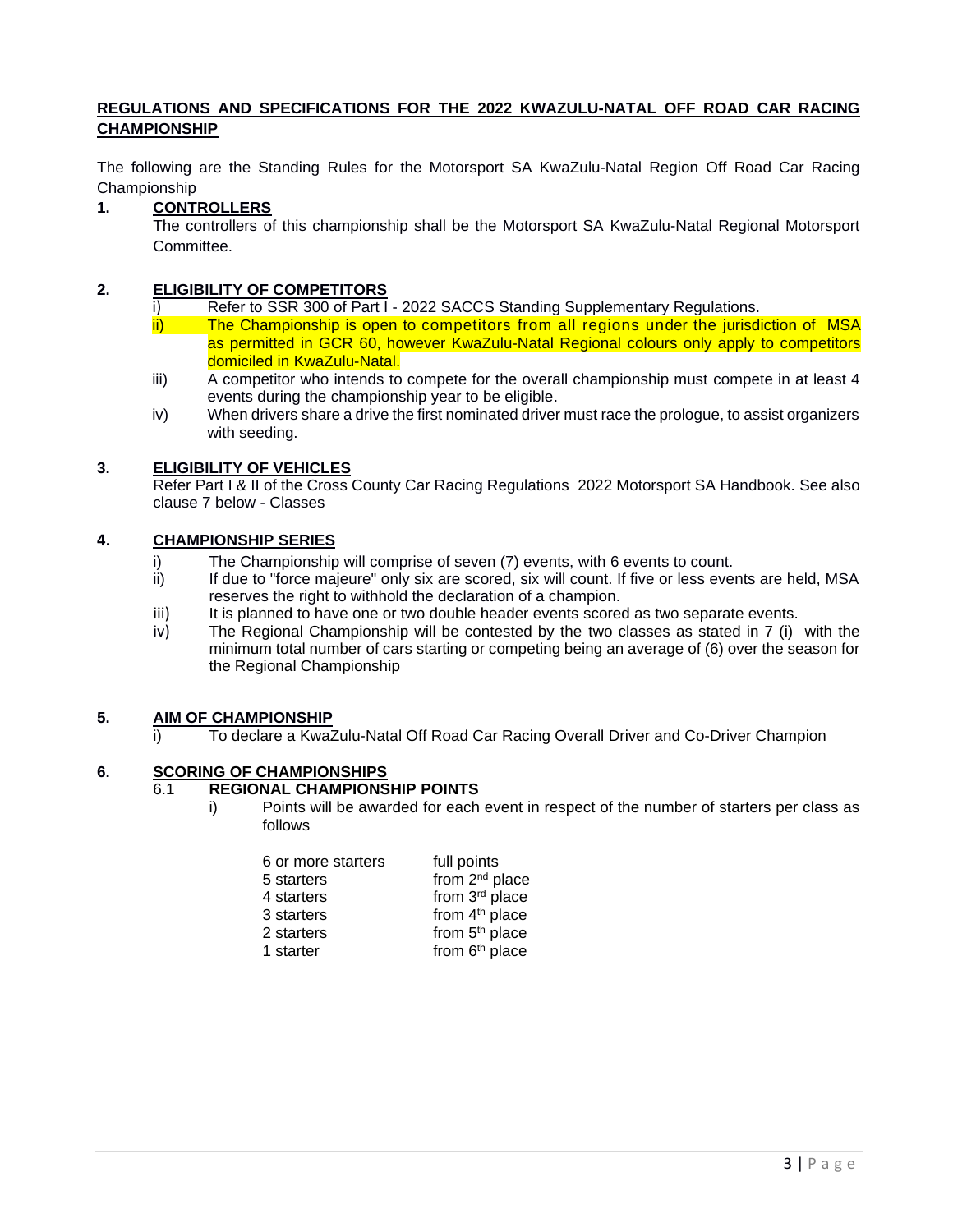# ii) **CLASS POINTS**

| 1 - 30 |  | 6 - 10   | $11 - 5$ |  |
|--------|--|----------|----------|--|
| 2 - 23 |  | $7 - 9$  | $12 - 4$ |  |
| 3 - 18 |  | 8 - 8    | $13 - 3$ |  |
| 4 - 15 |  | $9 - 7$  | $14 - 2$ |  |
| 5 - 12 |  | $10 - 6$ | $15 - 1$ |  |
|        |  |          |          |  |

- iii) All starters will receive FIVE (5) points for starting the race.
- iv) Where drivers share a drive, they will share points.
- v) For scoring and championship purposes a vehicle, irrespective of whether it is a twin or single seater, constitutes a starter or competitor in a particular class
- vi) Separation of ties refer MSA Handbook
- vii) Only class and start points will be used to score the regional championship and the driver/ co-driver with the highest points at the end of the season will be declared the winner of the regional championship.

#### 6.2 **COMPETING ORGANISERS**

- i) A crew who intends organizing an event can elect either to compete or not in that event.
- ii) Should they elect to compete in the event they will receive their finishing position points.
- iii) Should the crew elect not to compete in the event they will receive points equal to the average of their best three results of the current year.
- iv) Organisers points are awarded only once to a crew in a championship year.
- v) When submitting the draft regulations to MSA six weeks prior to the event, the names of these organisers, who must be "major players" and who's duties are to be specified, will be submitted to the regional secretary and the off road Car Racing representative.

### **7. CLASSES AND VEHICLES SPECIFICATIONS**

There will be two regional championship classes and one clubmans class:

#### i) **Regional Championship Classes:**

**Class 'A'** – refer **2022** MSA National Cross Country Car SSRs, Special Vehicle Category Part II and Class P special vehicles with aluminium block engines, Class D and E production vehicles as per MSA handbook Part II and III will be accommodated in this class.

**Class 'B'** – refer **2022** MSA Handbook, Special Vehicle Category Part II. Note: Air intake and vehicle mass will remain open. Class P vehicles with cast iron block engines, as per MSA handbook specification will be accommodated in this class. Class side x side (SxS) production vehicles as per MSA handbook II. Item 15 will be accommodated in this class.

**Note:** If a vehicle is catered for in one of the above classes it WILL enter and compete in that class unless it is entered and competing in the Clubmans Classes.

#### ii) **Non-Regional Championship Classes:**

**Clubmans Class** – This class is open to all Non-Championship competitors provided the crews and vehicles comply with all GCR's, SSR's and SR's applicable to Off Road Racing.

**Social Class** – This class is open to all Non-Championship competitors provided the crews and vehicles comply with the GCR's, SSR's and SR's applicable to SOCIAL Off-Road Racing. The entrants will be required to sign the appropriate social indemnity documents in regard to inertia reel seat belts, roll bars, etc.

- iii) All new competitors entering Off Road Racing events, will be required to compete in the Clubman's Class for a minimum of 3 (three) events. The Specialist Off Road Committee reserves the right to review this requirement on an individual basis.
- iv) Vehicles may only change class during the year with specific approval of the Regional Specialist Off Road Car Committee.